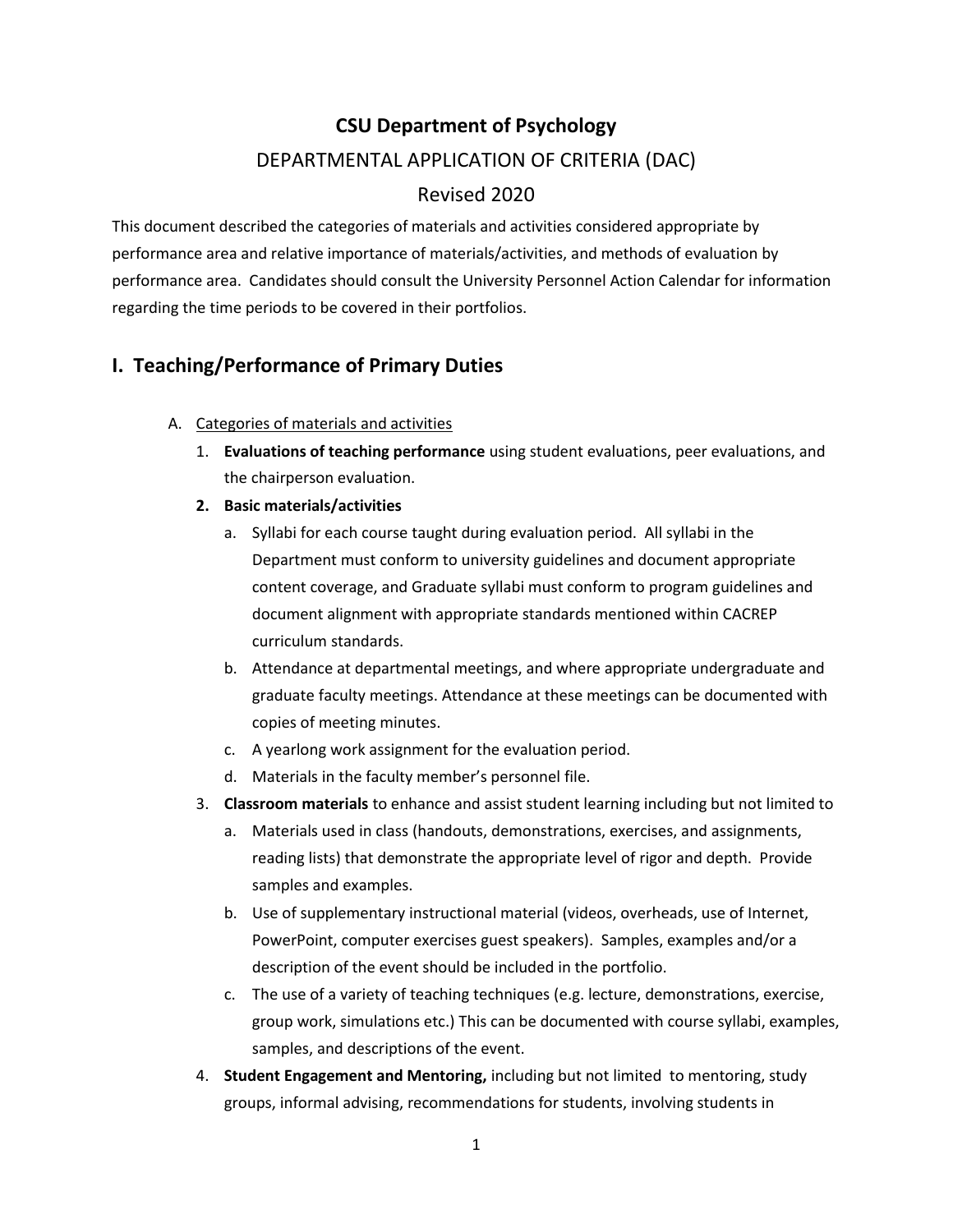internships, involving students in faculty research, thesis advising, with an emphasis on those activities which demonstrate student involvement in faculty research.

- 5. **Curriculum Revision & Development,** such as the development of new courses, major revisions of existing courses, or course coordination. New courses must have been reviewed at the departmental level or higher. All participation in curricular changes must be documented as to the specific changes that took place and the individuals' involvement in such changes.
- 6. **Professional development for teaching improvement**, such as participation in internal and external faculty development workshops/seminars or conferences.
- 7. **Other evidence of teacher effectiveness**, such as internal or external awards for teaching.

#### B. Methods of Evaluation

#### **1. Teaching Evaluations**

#### **a. Peer Evaluations**

Two classroom visits per evaluation period will be arranged by the Chairperson of the Department Personnel Committee (DPC) in consultation with the candidate. Faculty must be evaluated by a faculty member at or above his/her unit and rank and from within the Psychology department. The visitor will evaluate the instructor's class using the "Teaching Evaluation form" (TEF), which rates instructors in six areas of teaching effectiveness. Faculty members must use the last item, "Overall, how do you rate this instructor?" The scale is as follows:

| Appropriate                | 2.25 | 2.99 |
|----------------------------|------|------|
| Satisfactory               | 3.00 | 3.25 |
| <b>Highly Satisfactory</b> | 3.26 | 4.00 |
| Effective                  | 4.01 | 4.75 |
| <b>Highly Effective</b>    | 4.76 | 5.50 |
| Significant                | 5.51 | 6.25 |
| Superior                   | 6.26 | 7.00 |

#### **b. Student Evaluations**

According to contract, 100% of the instructor's students must have the opportunity to evaluate his/her teaching effectiveness. All faculty will use the average score from the on-line university student evaluation to determine the following categories: *Appropriate, Satisfactory, Highly Satisfactory, Effective, Highly Effective, Significant, and Superior*. The scale is as follows: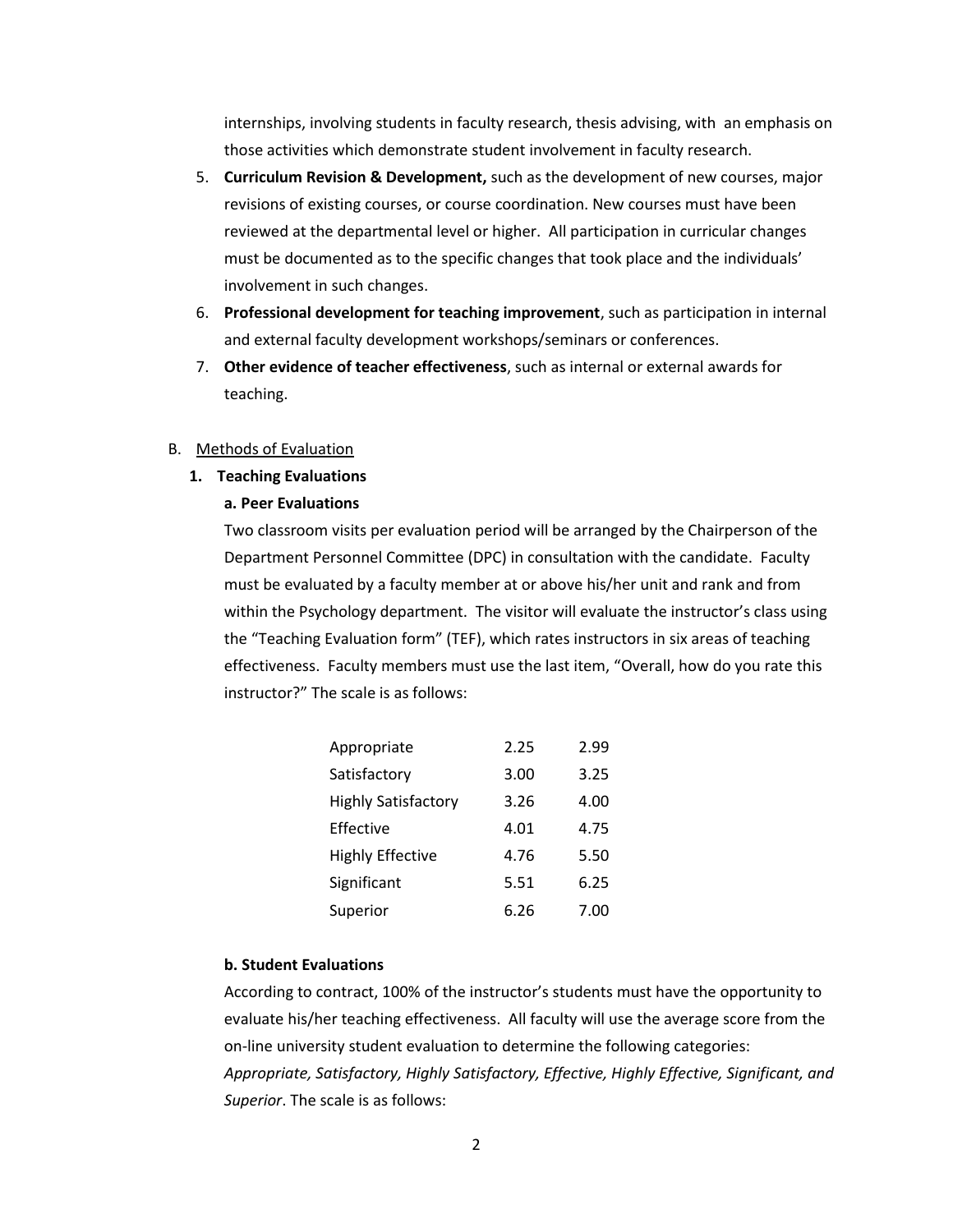| Appropriate                | 2.00 | 2.99 |
|----------------------------|------|------|
| Satisfactory               | 3.00 | 3.20 |
| <b>Highly Satisfactory</b> | 3.21 | 3.34 |
| Effective                  | 3.35 | 3.49 |
| <b>Highly Effective</b>    | 3.50 | 3.85 |
| Significant                | 3.86 | 4.40 |
| Superior                   | 4.41 | 5.00 |

#### **c. Department Chairperson Evaluation**

The Department Chairperson will arrange to attend a lecture given by the candidate. The chair will evaluate the faculty member's teaching using the "Teaching Evaluation Form" the results of which will be shared with the faculty member.

#### **2. Basic materials/activities**

Appropriate course syllabi are that which, at the minimum, includes the courses description, course objectives, instructor's office hours, frequency, weight of exams and assignment, material to be covered in class, and all wording required by the CAS (e.g. Abilities Act, Plagiarism Policy, Unattended Children, etc.). Departmental meetings explicitly refer to monthly meetings of departmental members; Undergraduate and Graduate Faculty meetings are indicated as such and occur monthly or less. Faculty may have "excused absences" upon notifying the department chair or the chair of the committee of their inability to attend a meeting.

- **3. Classroom materials** to enhance and assist learning, Examples or a description of these materials should be included in the portfolio. Materials will be evaluated based on their contribution to student learning and student scholarship.
- **4. Other teaching related duties** must be appropriately documented. Examples of documentation include, but are not limited to, letters from students, letters for students, copies of forms submitted on behalf of students, description of the type and extent of activity lists of students for whom letters are prepared along with the type of recommendation and the receiving institution or program, names of students that are mentored and the specific activity, copies of abstracts or program descriptions of presentations and the like. These activities will be evaluated based on their nature and extent, and whether there were positive outcomes for students (e.g., admissions to programs, publications/presentations).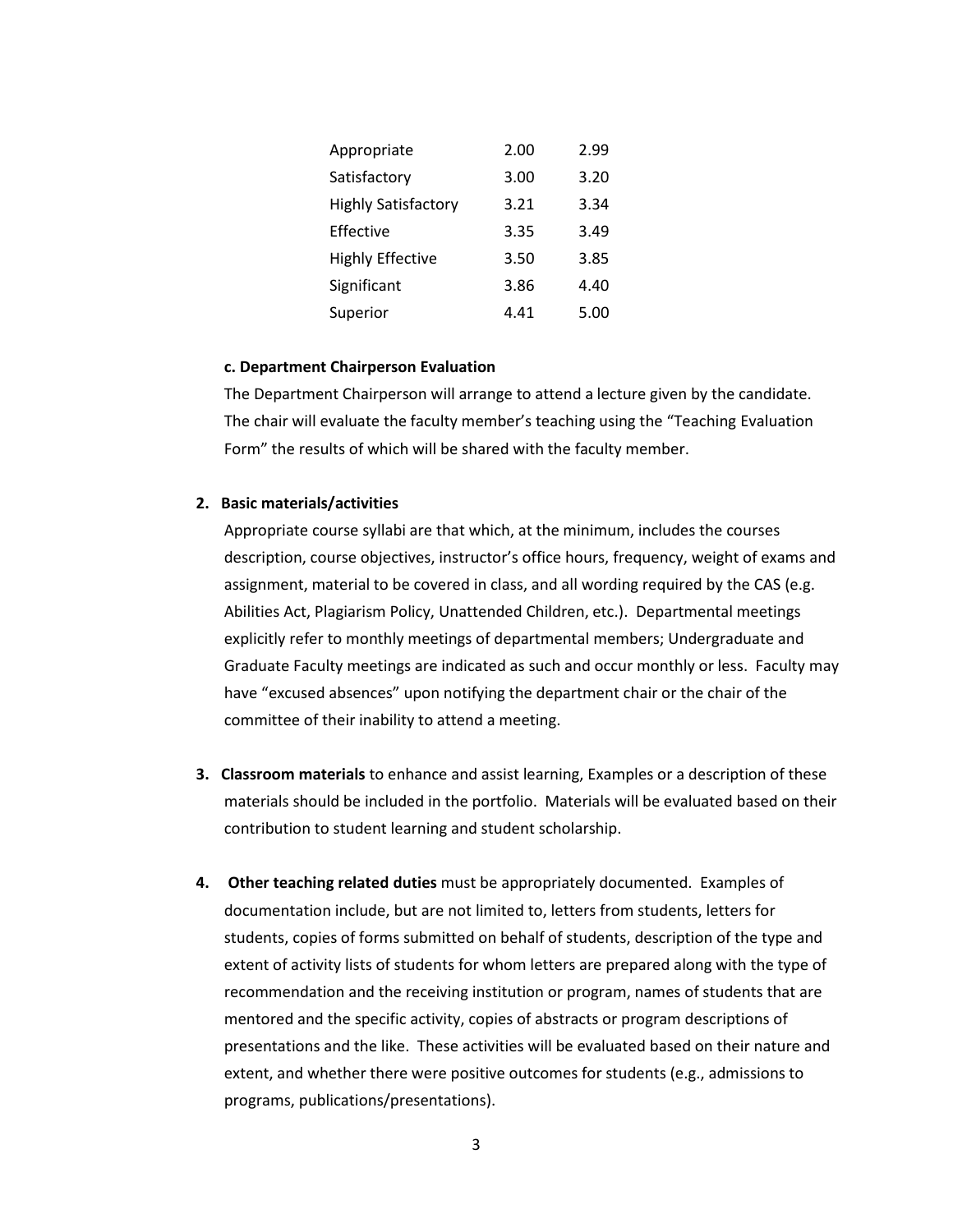**5. Other criteria activities** in categories I.A 4-7 may be documented by copies of curriculum forms, course materials indicating revisions, copies of awards, proof of registrations for professional development activities, certificate of course/workshop completion, material from the course and the like.

#### **6. Professional Development Activities for Teaching Improvement**

Activities include but are not limited to: participation in short courses, conferences and workshops, attainment of additional degrees, sabbaticals, fellowships, and other teaching related, educational experiences. Documentation of participation must be provided for consideration. Documentation of participation must be provided for consideration. Professional development for teaching improvement i. Documentation of participation in activities that contribute to course development, improvement of teaching, Online Teaching Certification, etc.; ii. Materials demonstrating professional development (documented continuing education units literature reviews, organization development, seminars/workshops attended, etc.) iii. Attendance at professional meetings and related conferences related to teaching, classes taken to update skills, work toward a related degree, etc..

# C. Teaching Evaluation of Online Courses (Distance Education)

Online courses, when used as part of a faculty member's teaching evaluation, will receive peer, and chairperson evaluations using the following sections from the "Teaching Evaluation" form: Content/Mastery, Organization (e.g. starting class on time for online classes refers to starting on the first day of class!), Rapport, and Interaction. Faculty members must use the last item," Overall, how do you rate this instructor?" Faculty must be evaluated by a faculty member at or above his/her unit and rank and from within the Psychology department. The scale is as follows:

| Appropriate                | 2.00 | 2.99 |
|----------------------------|------|------|
| Satisfactory               | 3.00 | 3.20 |
| <b>Highly Satisfactory</b> | 3.21 | 3.34 |
| Effective                  | 3.35 | 3.49 |
| <b>Highly Effective</b>    | 3.50 | 3.85 |
| Significant                | 3.86 | 4.40 |
| Superior                   | 4.41 | 5.00 |

Online classes (Distance Education) that must be evaluated by students should be evaluated using the online university student evaluation. The results of these evaluations are tallied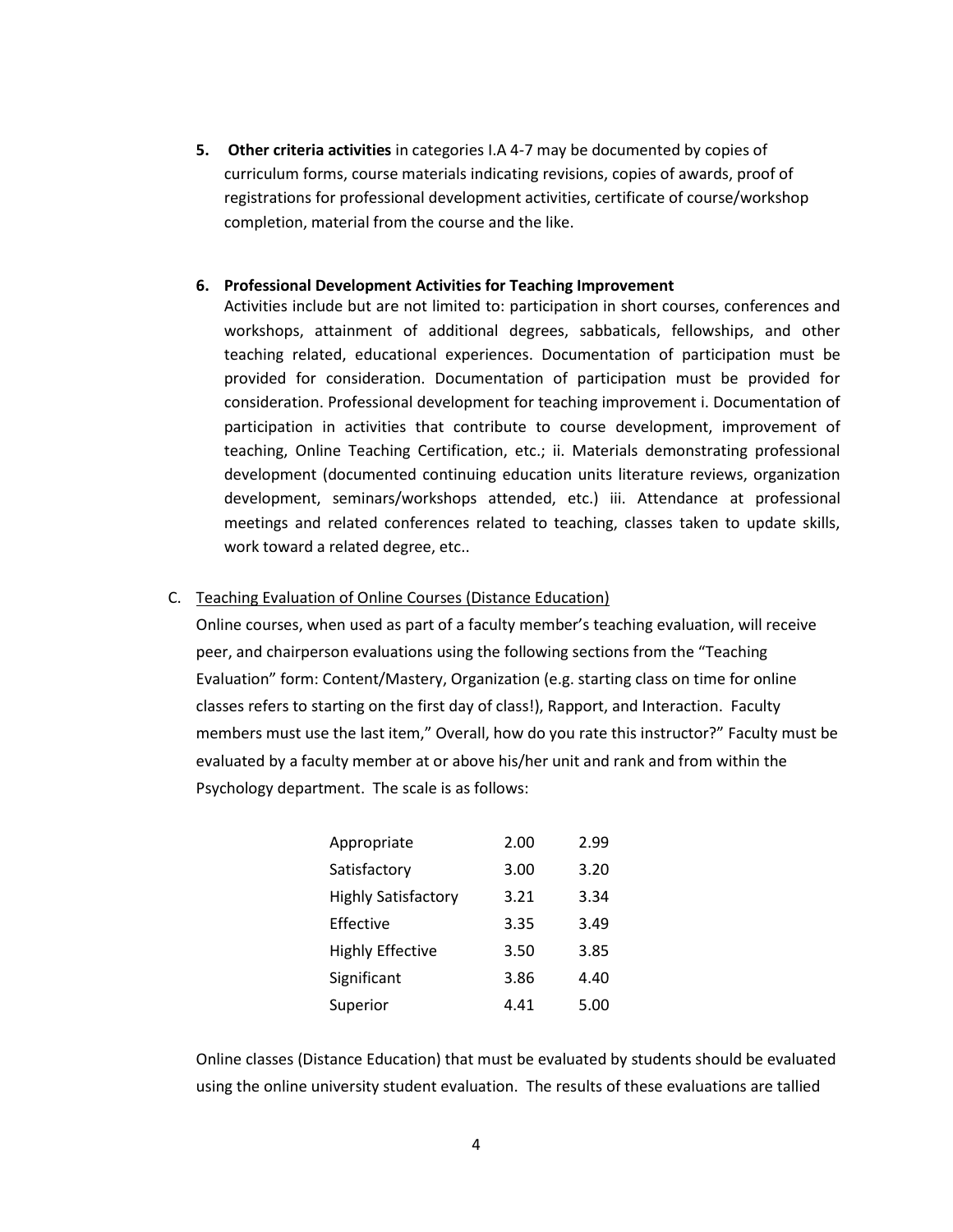by IOTA 360 Evaluations and instructors should ensure that the information is forwarded to the department office. An average of the responses to the questions will be used to determine the following categories: *Appropriate, Satisfactory, Highly Satisfactory, Effective, Highly Effective, Significant, and Superior.* The scale is as follows:

| Appropriate                | 2.00 | 2.99 |
|----------------------------|------|------|
| Satisfactory               | 3.00 | 3.20 |
| <b>Highly Satisfactory</b> | 3.21 | 3.34 |
| Effective                  | 3.35 | 3.49 |
| <b>Highly Effective</b>    | 3.50 | 3.85 |
| Significant                | 3.86 | 4.40 |
| Superior                   | 4.41 | 5.00 |

All instructors teaching online courses must complete the OCT (Online Certification Training) prior to teaching the course to be qualified to teach the content area.

#### D. Relative Importance of Activities/Materials

Relative importance will be given in the following order of priority:

- Peer, student and chair evaluations, which are weighted equally.
- Basic materials/activities, which must meet requirements.
- All other materials as indicated in I.A.3-I.A-7

# E. Chairperson Evaluation of Professional Duties and Responsibilities

The chairperson's evaluations should take into account the degree of professionalism displayed in the performance of primary duties. Where dereliction of duties is charged, these actions must be documented in the faculty member's personnel file, according to the procedure outlined in the department's by-laws. The following are areas to be considered, in addition to others that may be described in the by-laws:

- Student complaints
- Availability during office hours
- Responding to students in a timely manner
- Tardiness or early class termination
- Ending class before finals week
- Unexcused missed or cancelled classes
- Submission of grades and other class-related paper work
- Cooperation with departmental assessment activities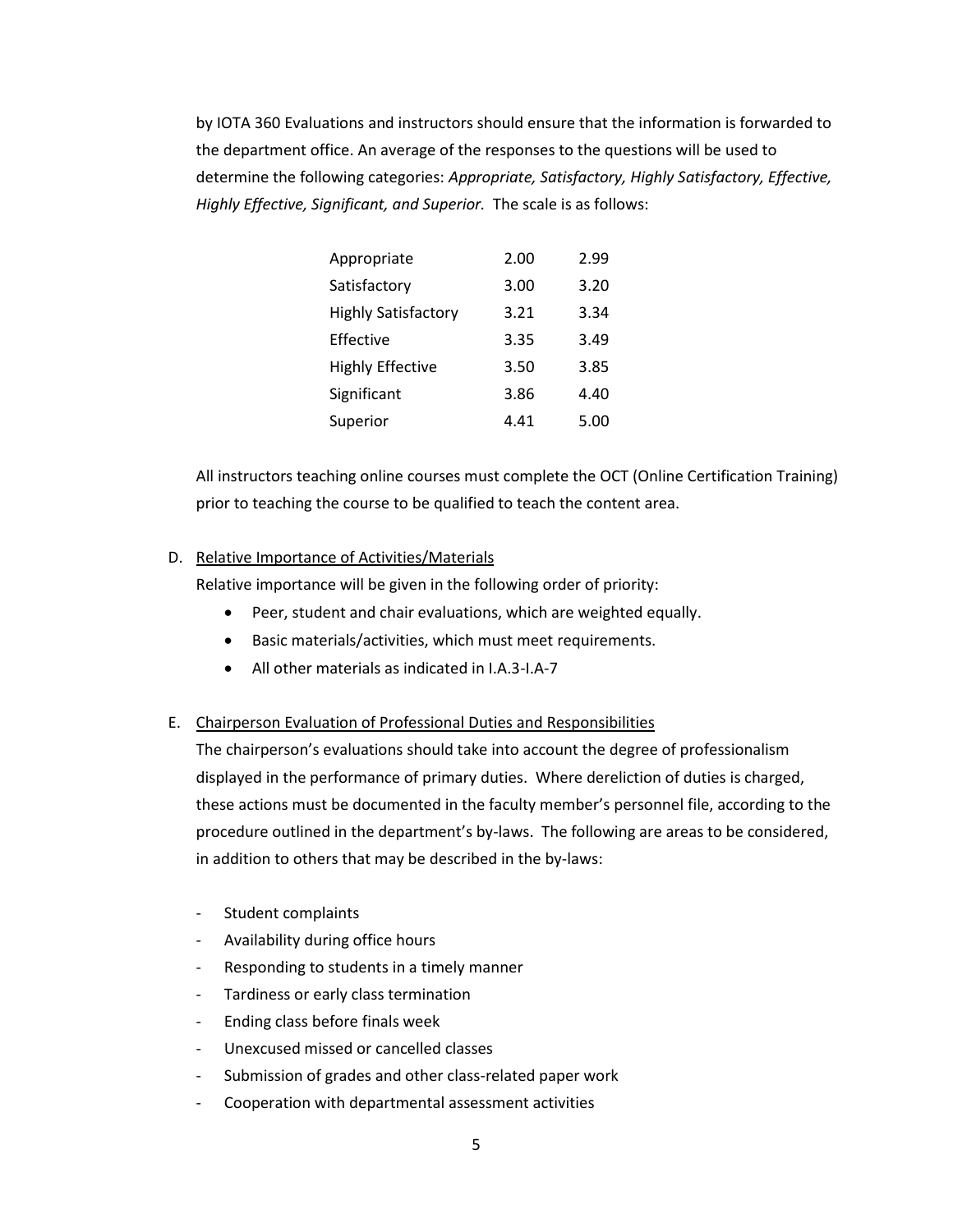- Behavior towards students
- Any reassigned time should be evaluated according to the Reassigned Time Evaluation Forms (specific forms for advising and program coordinator)

# F. Standards for Teaching for Unit A

- 1. "**Satisfactory**" teaching evaluation for retention in probationary year one requires basic materials/activities that meet the described standards, and satisfactory peer, student and chair ratings.
- 2. "**Satisfactory**" teaching evaluations for retention in probationary year two requires basic materials/activities that meet the described standards, satisfactory peer, student and chair ratings, and evidence of additional classroom materials to enhance and assist student learning as indicated in I.A.3.
- 3. "**Effective**" teaching evaluations for retention in probationary year three requires basic materials/activities that meet the described standards, "effective" peer, student and chair ratings, and evidence of additional classroom materials to enhance and assist student learning as indicated in I.3, and one activity from I.A.4-I.A.7.
- 4. "**Highly effective**" teaching evaluations for retention in probationary year four require evidence of basic instructional material that meet the described standards; "highly effective" peer, student and chair evaluation ratings, the use of other instructional material to enhance student learning, and two activities in area I.A.4-7
- 5. "**Significant**" teaching evaluations for retention in probationary year five require evidence of basic instructional materials that meet the described standards; "significant" peer, student and chair evaluation ratings, the use of other instructional material to enhance student learning, and three activities in area I.A.4-7.
- 6. "**Superior**" teaching evaluations for tenure require evidence of basic Instructional material that meets the described standards: superior ratings from two of the three evaluation sources (students, peer, and chairperson), the use of other instructional material to enhance student learning, and a minimum of one activity in each of the three areas, I.A.4-6 by the end of the evaluation period.
- 7. "**Superior**" teaching evaluations for tenure with exceptionality require evidence of basic instructional material that meets the described standards: exceptional teaching ratings from two of the three evaluation sources (students, peers, chairperson), two peer and two chairperson classroom evaluations over the evaluation period (chair evaluations cannot be conducted in the same semester), evidence of use of other instructional material to enhance student learning, and a minimum of one activity in each of the three areas, 1.A.4-6, by the end of the evaluation period.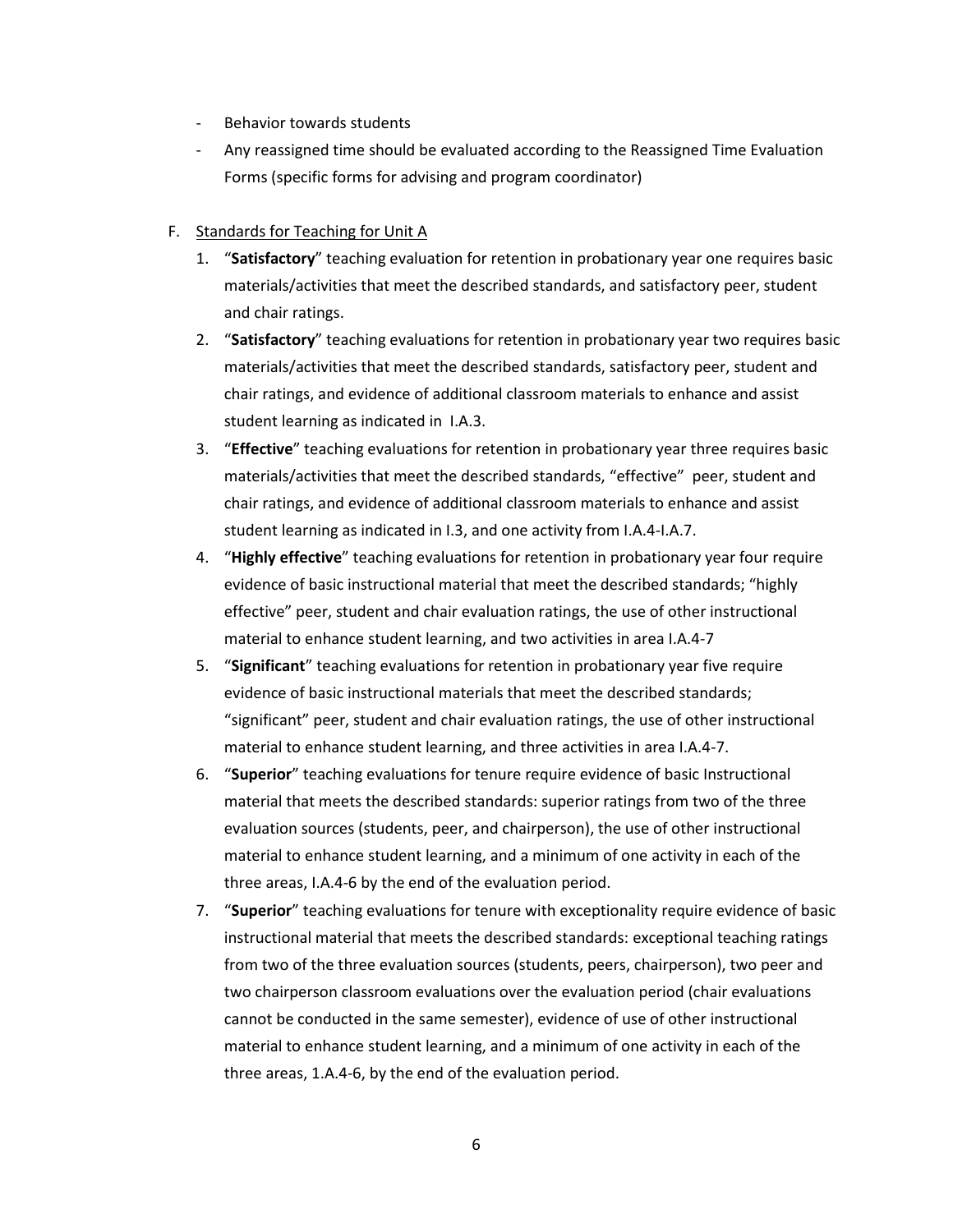- 8. "**Superior**" teaching evaluations for promotion to Associate Professor require evidence of basic instructional material that meets the described standards: superior teaching ratings from two of the three evaluation sources (students, peers, chairperson), two peer and two chairperson classroom evaluations over the evaluation period (chair evaluations cannot be conducted in the same semester), evidence of use of other instructional material to enhance student learning, and a minimum of one activity in each of the three areas, 1.A.4-6, by the end of the evaluation period.
- 9. "**Superior**" teaching evaluations for promotion to Full Professor and PAI require evidence of basic instructional material that meets the described standards: superior teaching ratings from two of the three evaluation sources (student, peers, chairperson), two peer and two chairperson classroom evaluations over the evaluation period (chair evaluations cannot be conducted in the same semester), evidence of consistent use of other instructional material to enhance student learning, and a minimum of one activity in each of the areas I.A.4-6, with at least one activity in category I.A.5 (curriculum revision and course development) and evidence of substantial work in I.A.4 by the end of the evaluation period.

#### G. Annual Evaluation of Tenured Faculty

Beginning Fall 2021 and continuing thereafter, the evaluation materials will be submitted to follow a biennial pattern: Year 1 (beginning Fall 2021), a summary of work in each area (teaching-performance of primary duties/research-creative activity/service), specifically referencing the requirements of the departmental application of criteria, and following 19.4.c.1.b (per the contract); and Year 2 (beginning Fall 2022), a portfolio with complete documentation to substantiate performance under 19.4.c.1.b (per the contract). In either year, the Department Chair/Director and Dean may request additional documentation.

- 1. "**Adequate**" teaching evaluation for annual evaluations of tenured faculty requires basic material/activities that meet described standards, satisfactory ratings on student evaluations, and evidence of additional classroom materials to enhance and assist student learning as indicated in I.A.3.
- 2. "**Exemplary**" teaching evaluation for annual evaluations of tenured faculty requires evidence of basic instructional materials that meet the described standards; "highly effective" student evaluation ratings, evidence of additional classroom materials to enhance and assist student learning as indicated in I.A.4-7.
- H. Standards for Teaching for Unit B Part-time Instructors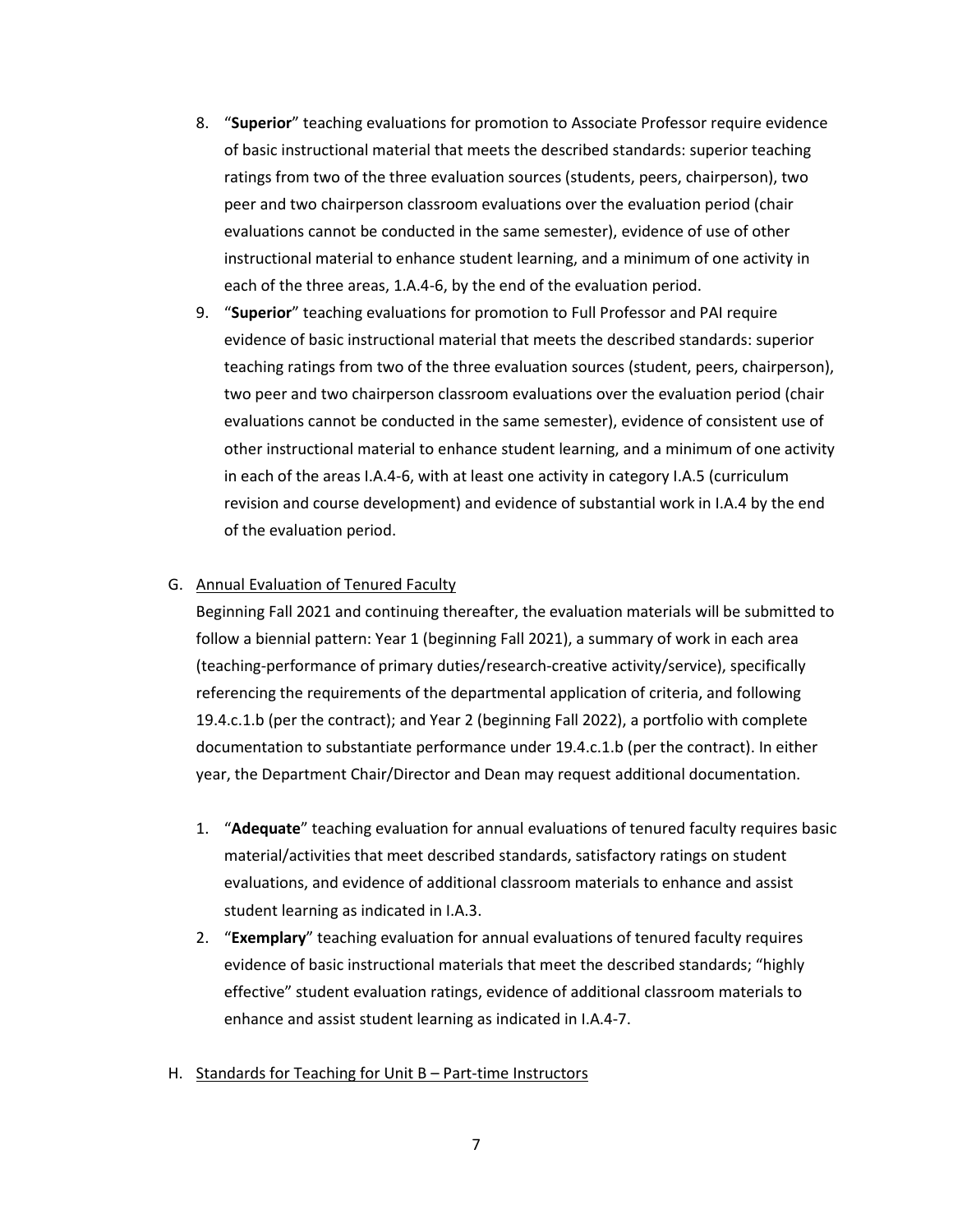- 1. "**Satisfactory**" teaching evaluations for Unit B faculty requires a course syllabus that meets the described standards, satisfactory student, peer (1), and chair ratings, and evidence of additional classroom materials to enhance and assist student learning as indicated in I.A.3. Faculty must be evaluated by a faculty member at or above his/her unit and rank and from within the Psychology department.
- 2. "**Highly Effective**" teaching evaluations for Unit B faculty require a course syllabus that meets the described standards; "highly effective' student, peer (1), and chair evaluation ratings, the use of other instructional material to enhance student learning, and two activities in area I.A.4-7.I. Faculty must be evaluated by a faculty member at or above his/her unit and rank and from within the Psychology department.

#### I. Standards for Teaching for Unit B – Full-time Instructors

- 1. "**Satisfactory**" teaching evaluations for Full-time Unit B instructors require basic materials/activities that meet the described standards as indicated in I.A.I., satisfactory student, peer (1), and chair ratings, and evidence of additional classroom materials to enhance and assist student learning as indicated in I.A.3. Faculty must be evaluated by a faculty member at or above his/her unit and rank and from within the Psychology department.
- 2. "**Highly effective**" teaching evaluations for full-time Unit B instructors require evidence of basic instructional materials that meet the described standards as indicated in I.A.1, "highly effective" student, peer (1), and chair evaluations ratings, the use of other instructional material to enhance student learning, and two activities in area I.A.4-7. Faculty must be evaluated by a faculty member at or above his/her unit and rank and from within the Psychology department

Peer Evaluations Rating Scale:

| Appropriate                | 2.25 | 2.99 |
|----------------------------|------|------|
| Satisfactory               | 3.00 | 3.25 |
| <b>Highly Satisfactory</b> | 3.26 | 4.00 |
| Effective                  | 4.01 | 4.75 |
| <b>Highly Effective</b>    | 4.76 | 5.50 |
| Significant                | 5.51 | 6.25 |
| Superior                   | 6.26 | 7.00 |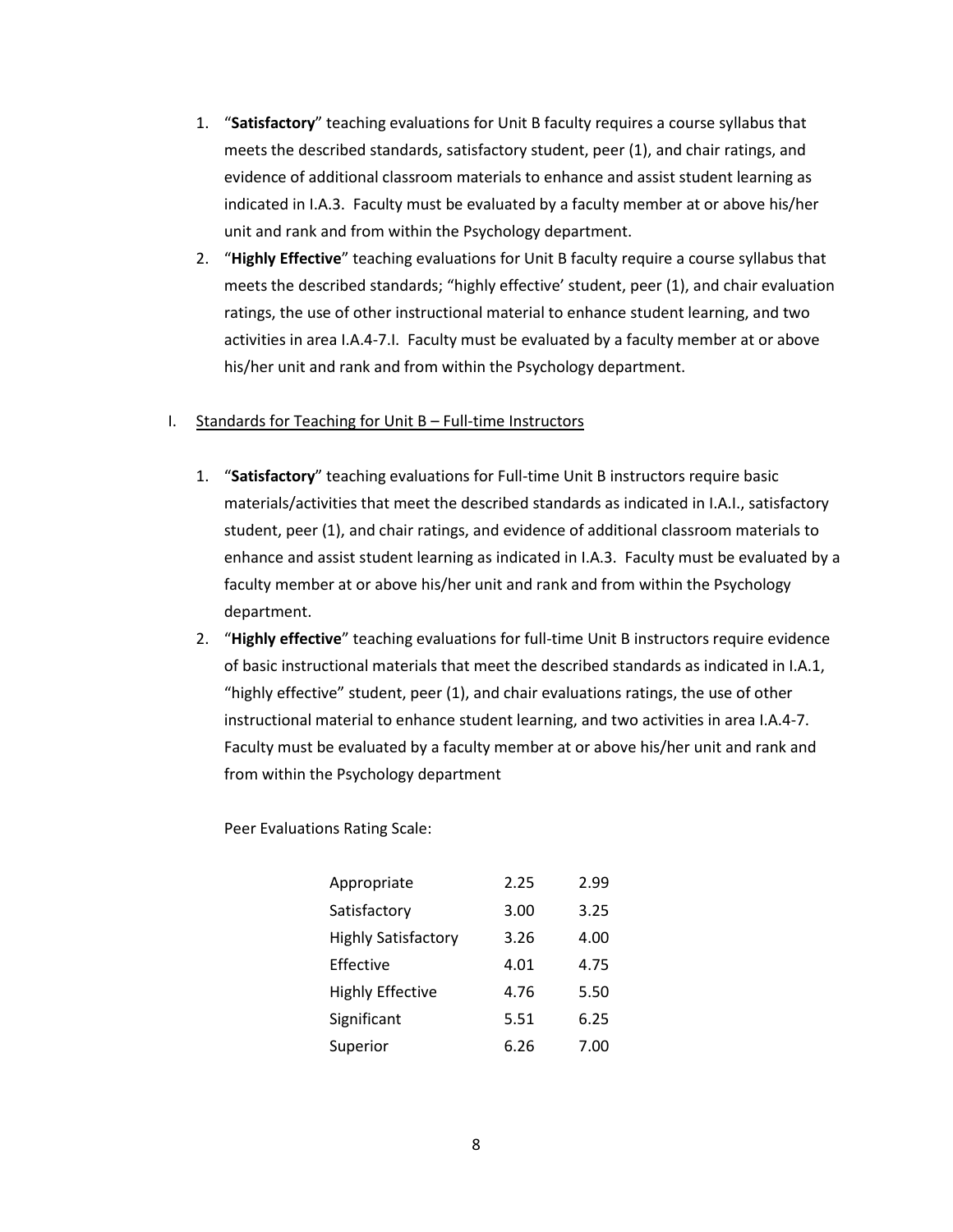Student Evaluations Rating Scale:

| Appropriate                | 2.00 | 2.99 |
|----------------------------|------|------|
| Satisfactory               | 3.00 | 3.20 |
| <b>Highly Satisfactory</b> | 3.21 | 3.34 |
| Effective                  | 3.35 | 3.49 |
| <b>Highly Effective</b>    | 3.50 | 3.85 |
| Significant                | 3.86 | 4.40 |
| Superior                   | 4.41 | 5.00 |

# **II. Performance of Primary Duties other than Teaching for Unit A and Unit B Faculty.**

A primary duty other than teaching is any activity for which a faculty member receives re-assigned time and the activity is indicated on a work assignment approved by the Provost. These activities include, but are not limited to, advising, administrative work, accreditation work, research, assessment, committee assignment (e.g. Graduate Committee Chair, Undergraduate Committee Chair, DPC Chair, Search Committee Chair), special projects (e.g. web page development/maintenance, mentoring/retention program development), etc.

# A. Categories of Materials for Specific Activities

- **1. Activity: Research for which faculty member has received reassigned time**
	- a. Progress reports
	- b. Research products (presentations, publications, grant proposal etc.)

# **2. Activity: Advising**

- a. Evaluations
	- i. Student
	- ii. Chair (use the Advisor Evaluation Form)
- b. Products and activities
	- i. Planning/participating in meetings or workshops
	- ii. Development of handouts, brochures, forms
- 3. **Activity: Other CUE awarded Activity**, e.g. program coordination, assessment, committee/special assignments, accreditation work supported by release time.
	- a. Reports/Activities required by the university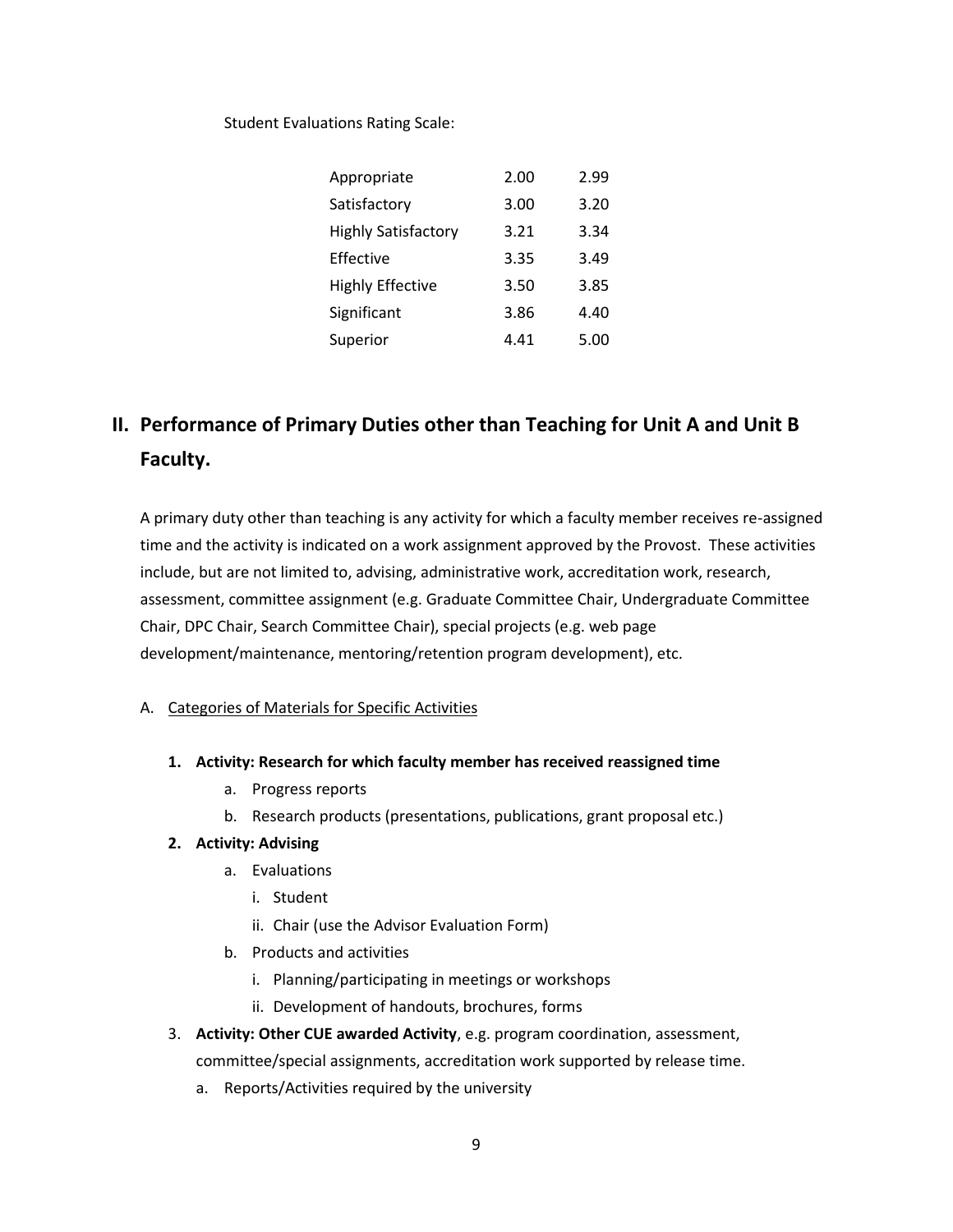- b. Progress report
- c. Deliverables
- 4. **Materials included in the faculty member's personnel file**.

# B. Methods of Evaluation

For Research and Committee/Special Assignment, the faculty member and department chair will decide on the basic duties/products before the beginning of the school year. In some cases, such as Assessment the "deliverables" are indicated by the university and include a schedule and timeline of events. These expectations will be formalized in as agreement signed by both parties. The agreement will also contain the actions necessary for satisfactory, highly effective, and superior evaluations. It is possible to change the agreement by mutual consent of the faculty member and the chair. A committee of advisors will develop the criteria, including basic duties, for evaluating graduate and undergraduate advising.

# C. Relative importance of Activities/Material

- 1. Basic duties, as decided in "B", will be the most important.
- 2. Other activities will be weighted equally

# D. Standards for Evaluation

- 1. "**Appropriate**" evaluation of "Other Primary Duties" requires that basic responsibilities have been met.
- 2. "**Satisfactory**" evaluation of "Other Primary Duties" requires that basic responsibilities have been met.
- 3. "**Highly Satisfactory**" evaluation of "Other Primary Duties" requires that basic responsibilities have been met.
- 4. "**Effective**" evaluation of "Other Primary Duties" requires that basic responsibility have been met.
- 5. Actions necessary for a "**Highly Effective**" evaluation will be decided by the chairperson and the faculty member.
- 6. Actions necessary for a "**Significant**" evaluation will be decided by the chairperson and the faculty member
- 7. Actions necessary for a "**Superior**" evaluation for tenure will be decided by the chairperson and the faculty member.
- 8. Actions necessary for a "**Superior**" evaluation for promotion to associate professor will be decided by the chairperson and the faculty member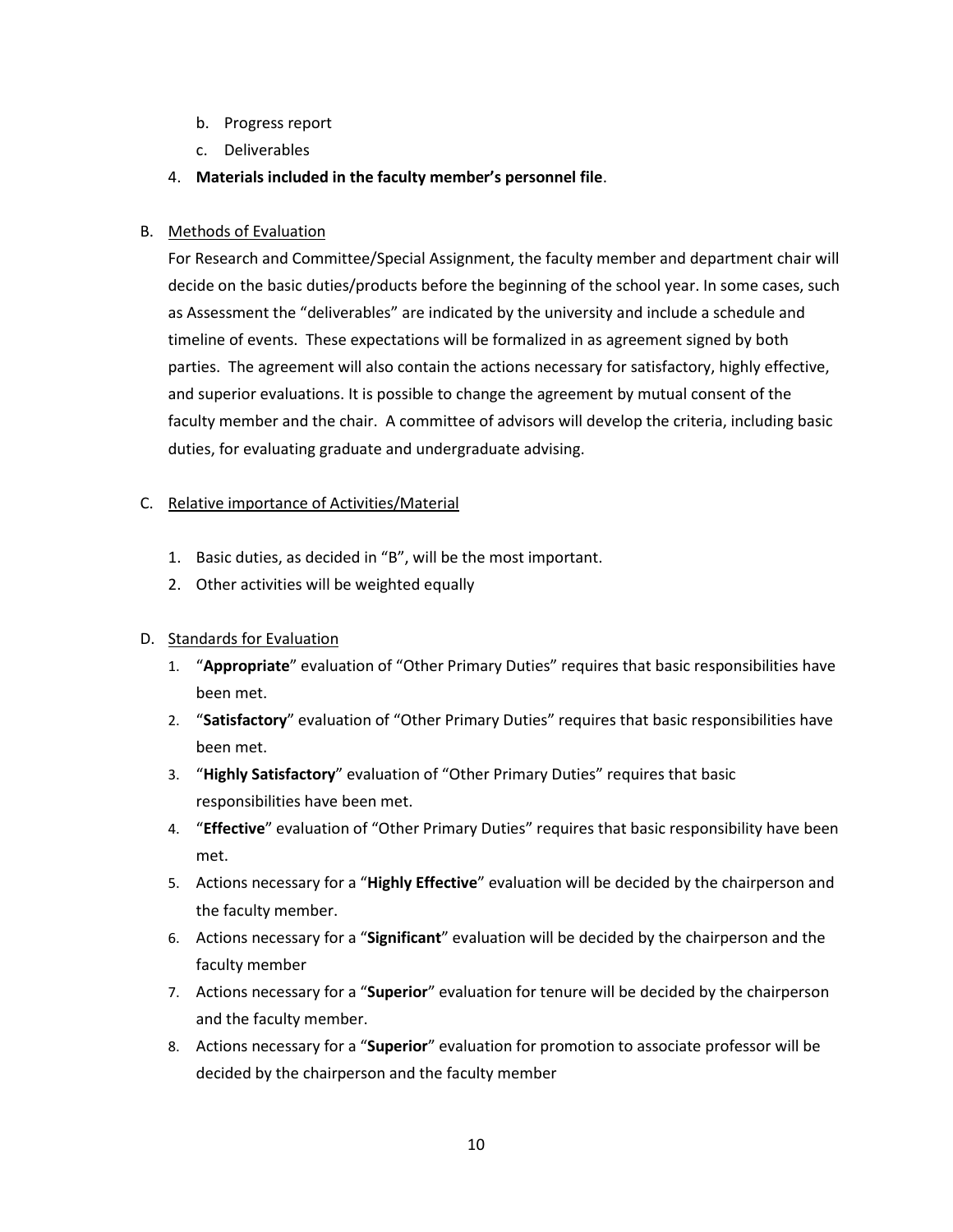9. Actions necessary for a "**Superior**" evaluation for promotion to full professor or PAI will be decided by the chairperson and the faculty member.

# **III. Research/Creative Activity**

# A. Categories of Materials and Activities

# **1. Professional publications and external grants for research**

- a. *Publications* (or in press) of articles in peer-reviewed journals, of professionally reviewed books, book chapters, and monographs.
- b. External research grants awarded.
- **2. Peer reviewed publication or research proposal under review.**

# **3. Presentations/Awards/Publication of non-peer reviewed articles.**

- a. Platform presentations to appropriate professional organizations (e.g. APA, ICA, ACA, ACES, ASCA, AMHCA).
- b. Poster presentations, seminars and workshop presentations to appropriate professional organizations.
- c. Publication of professional non-peer reviewed articles
- d. National research awards.
- e. Internal research grants and
- f. Grantsmanship award.
- g. External program-oriented or other external grants
- 4. **Other scholarly work** including but not limited to: local professional lectures and presentations, participation in professional panel discussions (i.e. discussant, roundtable participant), editorial work, book reviews, internal awards for scholarship, and university research CUE's.
- 5. **Works in progress** including, but not limited to, articles, research projects, and grant proposals. Attendance at professional conference.
- 6. **Professional Development** including, but not limited to: attending conferences or workshops, participating in webinars related to research or grant writing, etc.

# B. Methods of Evaluation

Evidence of performance in an indicated area should be presented in the portfolio. Published works should be included in the portfolio. Published work that is "in press" should be documented by copies of the submitted manuscript (or galley copy from editor) and a letter of acceptance from the journal editor. Work that is "under review" is documented by copies of the manuscripts and any relevant communication regarding the manuscript. Documentation of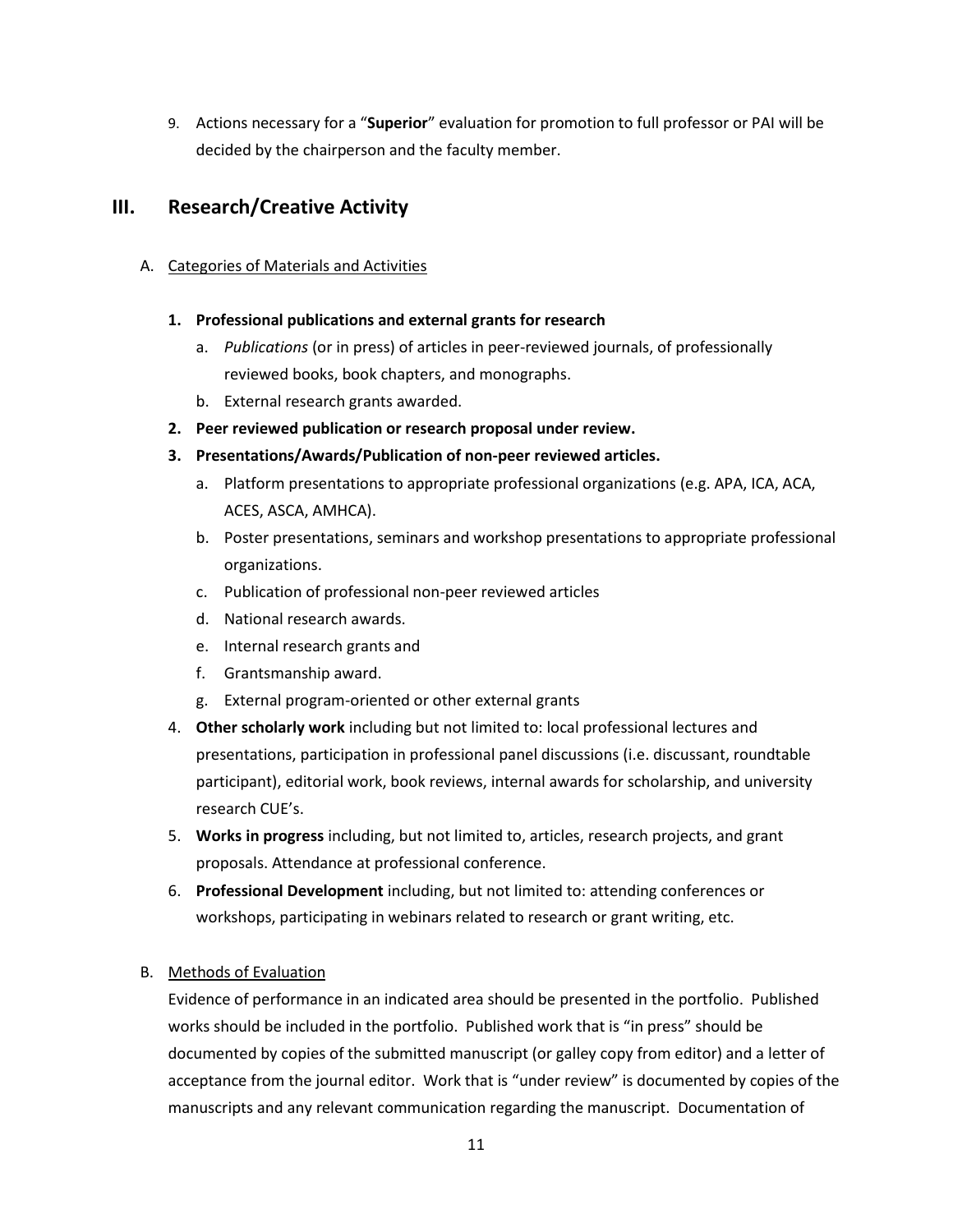presentations may include the presentation or its outline, published abstract, program listing the author and any relevant communication regarding the presentation. Other documentations includes letters of acceptance/award/notification of funding, letters from workshop organizers and the like. Works in progress may be documented by outlines, timetables, first drafts and the like. Candidates are encouraged to submit documentation of the quality of their work.

Evaluation of the effectiveness of a candidate's research/creative activity will include consideration of the quality and quantity of the work; significance of the work as indicated by the contribution to the candidate's discipline or field; extent and nature of national, state or local recognition of research/creative activity.

Candidates are encouraged to develop a program of research that allows for an in depth treatment, and increasing expertise, in a particular area of research.

Evaluation of publications will include consideration of the candidate's contribution to the work and the professional stature of the publications.

Evaluations of presentations will include consideration of the stature of the conference or institution where the presentation is given, whether the presentation is invited or contributed. *In general*, presentations at national conferences are considered more significant than those at regional meetings. Which are more significant than presentation at local meetings.

#### C. Relative Importance of Activities/Materials

Relative importance will be given in the order in which they are listed above.

#### D. Standards for Evaluation

- 1. "**Appropriate**" research evaluation for retention in probationary year one requires evidence of an activity, in the evaluation period, in at least one of the categories with one professional development activity.
- 2. "**Satisfactory**" research evaluation for retention in probationary year two requires evidence of an activity, in the evaluation period, in any two of the categories with one professional development activity.
- 3. "**Highly Satisfactory**" research evaluation for retention in probationary year three requires evidence of activity, in the evaluation period, in category three, four, or five with one professional development activity.
- 4. "**Effective**" research evaluation for retention in probationary year four requires evidence of activity, in the evaluation year, in category 2 or higher (a research grant or article published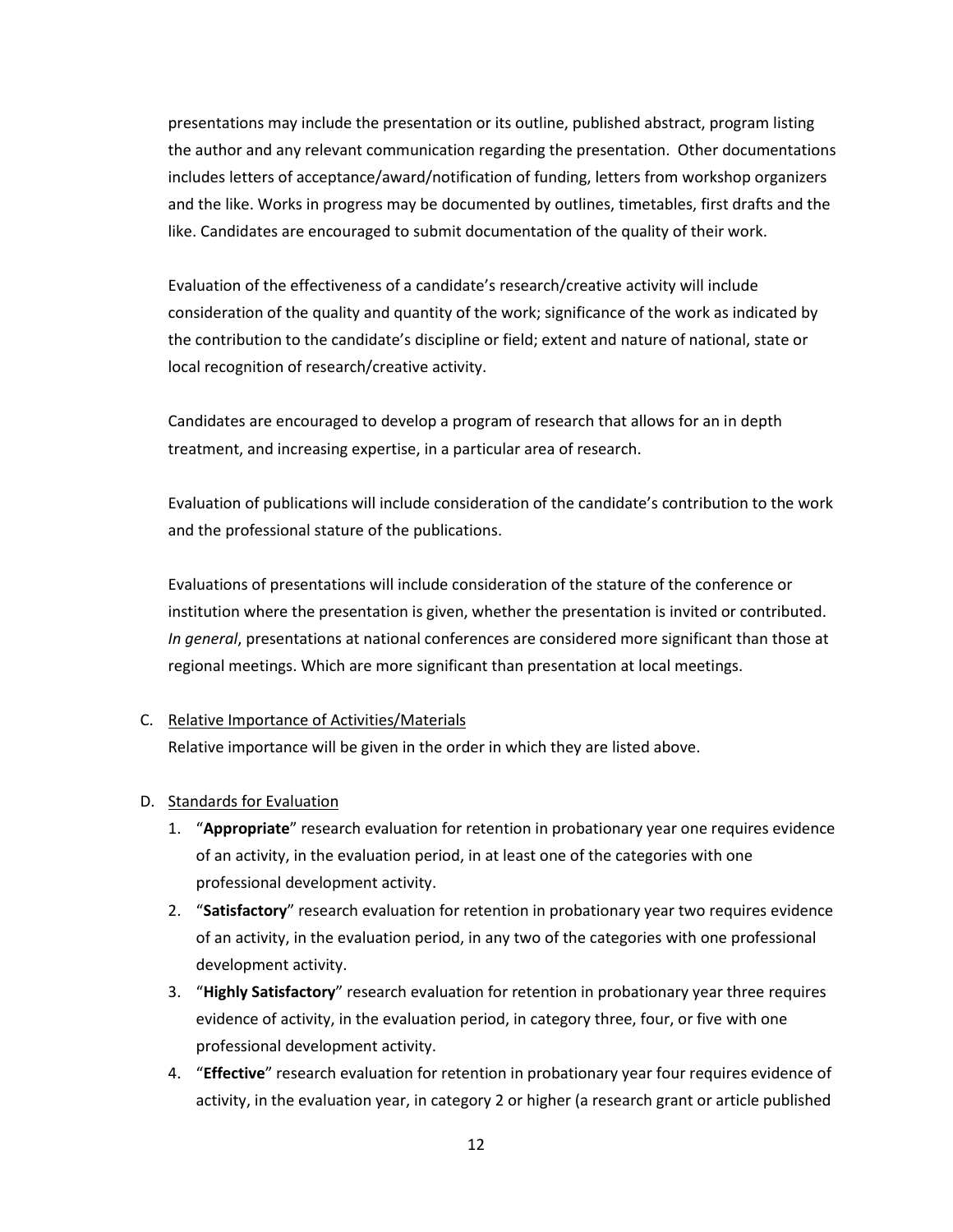or under review). If the applicant has an activity in category 2 or higher from a previous evaluation year, the applicant must have two activities in category 1-4, at least one of which must be in category 3 with one professional development activity.

- 5. "**Highly Effective**" research evaluation for retention in probationary year 5 requires, in the evaluation year, two activities in categories 1-4, at least one of which must be in category 3a or higher with one professional development activity.
- 6. "**Significant**" research evaluation for tenure requires, over the course of the evaluation period, a minimum of five activities, distributed as follows: one in category 1a., two in category 3a or higher, and two in categories 1-4 with one professional development activity.
- 7. **Significant** service for promotion to associate professor or PAI is that in which the candidate has participated, over the course of the evaluation period, in 6 activities including at least three departmental, one university, and one professionally oriented activity with a leadership position in at least two departments and one other activity with one professional development activity.
- 8. "**Significant**" research evaluation for promotion to Associate Professor or PAI requires a minimum of six activities, over the Course of the evaluation period, distributed as follows: two in Category 1 including at least one in 1a., two in category 3a or higher, and two in categories 1-4 during the evaluation period with one professional development activity.
- 9. A "**Superior**" research evaluation for promotion to full professor or PAI requires three activities in category 1, at least two if which should be in category 1a., and five activities in category 3 or higher during the evaluation period with one professional development activity.
- 10. Exceptionality, an evaluation for exceptional in research is that in which the candidate has participated in four activities in category 1, at least which three should be in category 1a, six activities in category 3 or higher during the evaluation period with two professional development activities.
- E. Annual Evaluation of Tenured Faculty
	- 1. "**Adequate**" research evaluation for annual evaluation of tenured faculty requires evidence of activity, in the evaluation period, in at least one of the categories.
	- 2. "**Exemplary**" research evaluation for annual evaluation of tenured faculty requires evidence of activity, in the evaluation period, in category three or higher.
- F. Annual Evaluation of Clinical (Non-Tenured) Faculty
	- 1. "**Adequate**" research evaluation for annual evaluation of non-tenured clinical faculty requires evidence of activity, in the evaluation period, in at least one of the categories.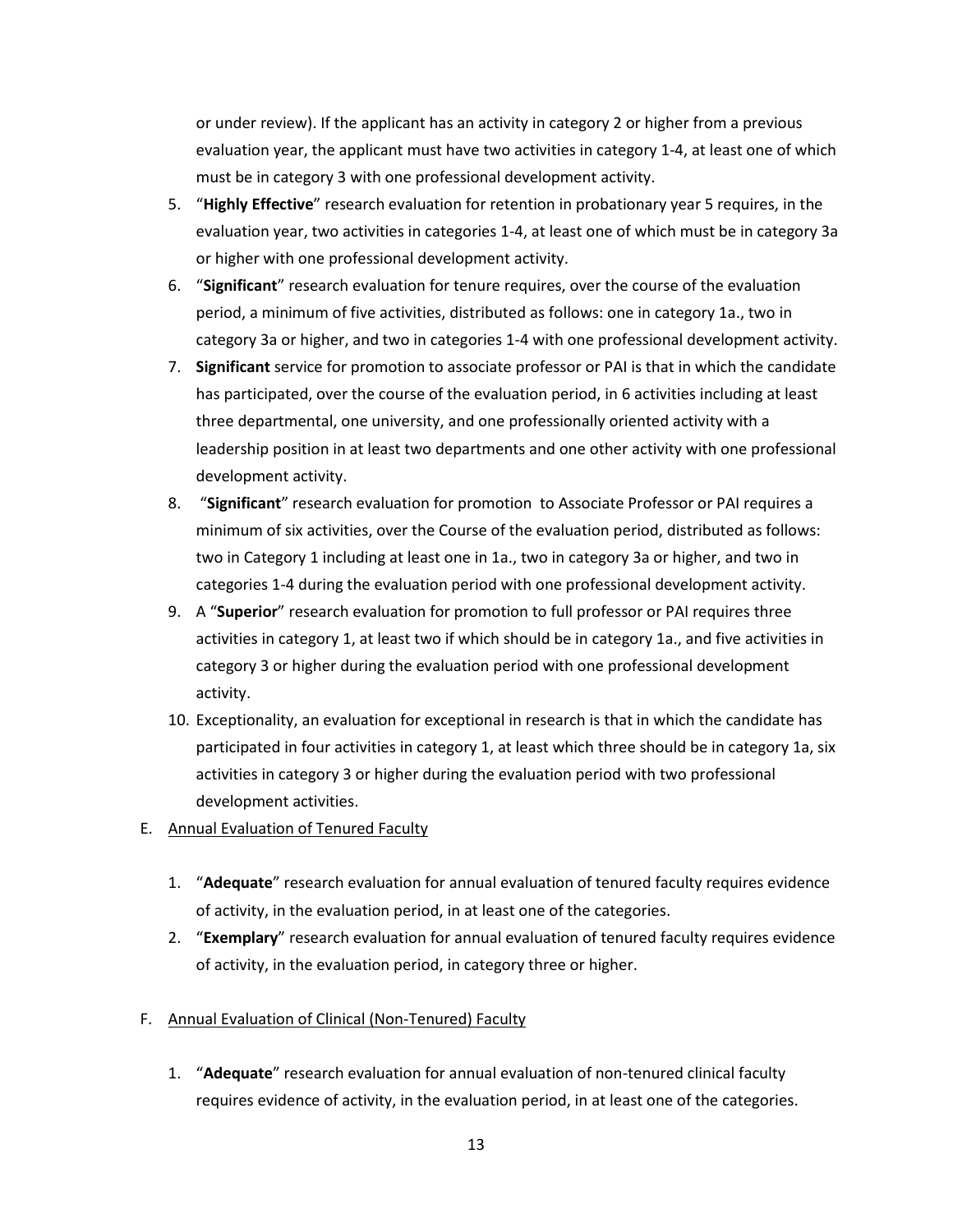- 2. "**Exemplary**" research evaluation for annual evaluation of non-tenured clinical faculty requires evidence of activity, in the evaluation period, in category three or higher.
- G. Chairperson evaluation of performance of professional duties and responsibilities. The following are taken into consideration when evaluating research performance as documented in the candidates personnel file: Non-compliance with IRB guidelines and directives.

# **IV. Service**

# **A. Categories of Materials and Activities**

- 1. **Departmental service for which the individual does not receive reassigned time**, such as work on committees, student group advisor, work on accreditation, representing department in university events, participation in departmental colloquia, and development, implementation, and participation in events and activities that contribute to the department. Any activities for which service credit is requested must be approved by the undergraduate committee, graduate committee, or the department, and must appear on the official list of department service activities. NOTE: attendance at Departmental, Undergraduate, Graduate and Unit B faculty meetings are considered part of primary duties and should not be counted as service.
- 2. **University /College Service for which the individual does not receive reassigned time**, such as work on committees, convocation marshal, university volunteer, work with student organizations, and the development, implementation, and participation in events and activities that contribute to the university.
- 3. **Professionally oriented service**, such as service to appropriate professional organizations (e.g. ACA, ACEs, ASCA, APA, APS, ABPsi), public lectures, membership in professional organizations, and dissertation committees.
- 4. **Community service**, including consulting work, community service projects or volunteer work with no compensation.

# **B. Methods of Evaluation**

Documentation for these activities includes, but is not limited to, letters of appointment, meeting minutes indicating attendance and responsibilities, letters from event organizers,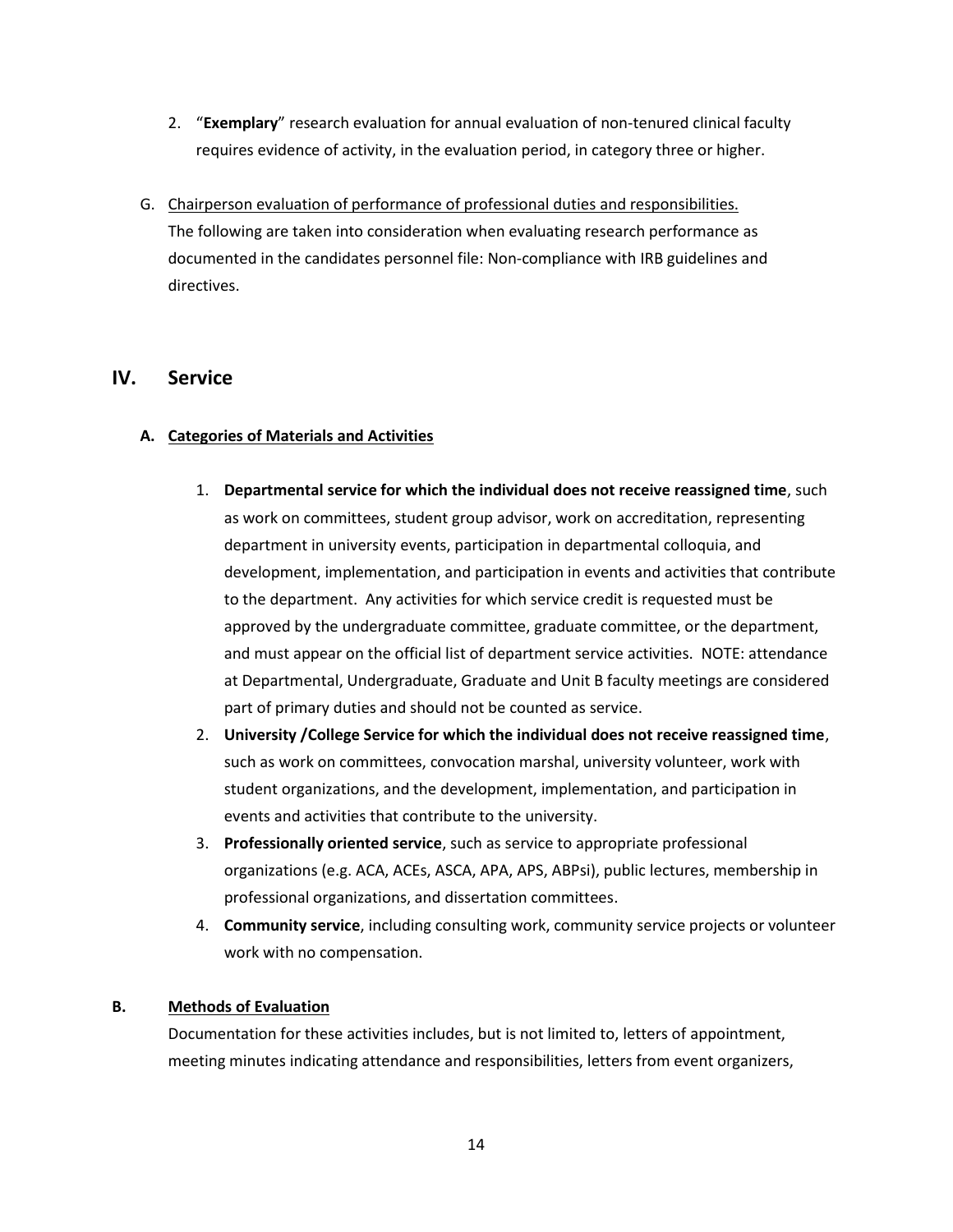agendas indicating involvement of candidate. Performance will be evaluated based on the nature and extent of involvement, quality, quantity of work involved, and length of service.

Servicing as an officer (i.e., president, vice president, secretary, or treasurer) or in some other leadership role (i.e., chair or co-chair) will be considered to be a more significant contribution than servicing as a member of a committee. In addition, discipline-oriented service activities will be considered a more significant contribution. The scope (local, state, national, international) and stature of the organization will also be considered.

# **C. Relative Importance of Activities/Materials**

Relative importance will be given in the following order: department, university and college, professionally oriented service, and community service.

#### **D Standards for Evaluation**

- 1. **Appropriate** service required for retention in probationary year one is that in which the candidate has participated, during the evaluation period, in at least one activity from categories 1-4.
- 2. **Satisfactory** service required for retention in probationary year two is that in which the candidate has participated, during the evaluation period, in two activities from categories 1- 3 at least one of which must be departmental activity.
- 3. **Highly satisfactory** service for retention in probationary year 3 is that in which the candidate has participated, during the evaluation period, in three activities including one departmental, one university and one professionally oriented *or* community service activity.
- 4. **Effective** service for retention in probationary year 4 is that in which the candidate has participated, during the evaluation period, in four activities including one departmental, one university, and one professionally oriented or community service activity.
- 5. **Highly effective** service for retention in probationary year 5 is that in which the candidate has participated, during the year of evaluation, in four activities, one from each of the service areas, with leadership position in at least one of those activities.
- 6. **Significant** service for tenure is that in which the candidate has participated, over the course of the evaluation period, in 5 activities distributed as follows: three departmental, one university and one professionally oriented *or* community service activities, with a leadership position in at least two of these activities.
- 7. **Significant (exceptional)** service for tenure with exceptionality is that in which the candidate has participated, over the course of the evaluation period, in 6 activities including at least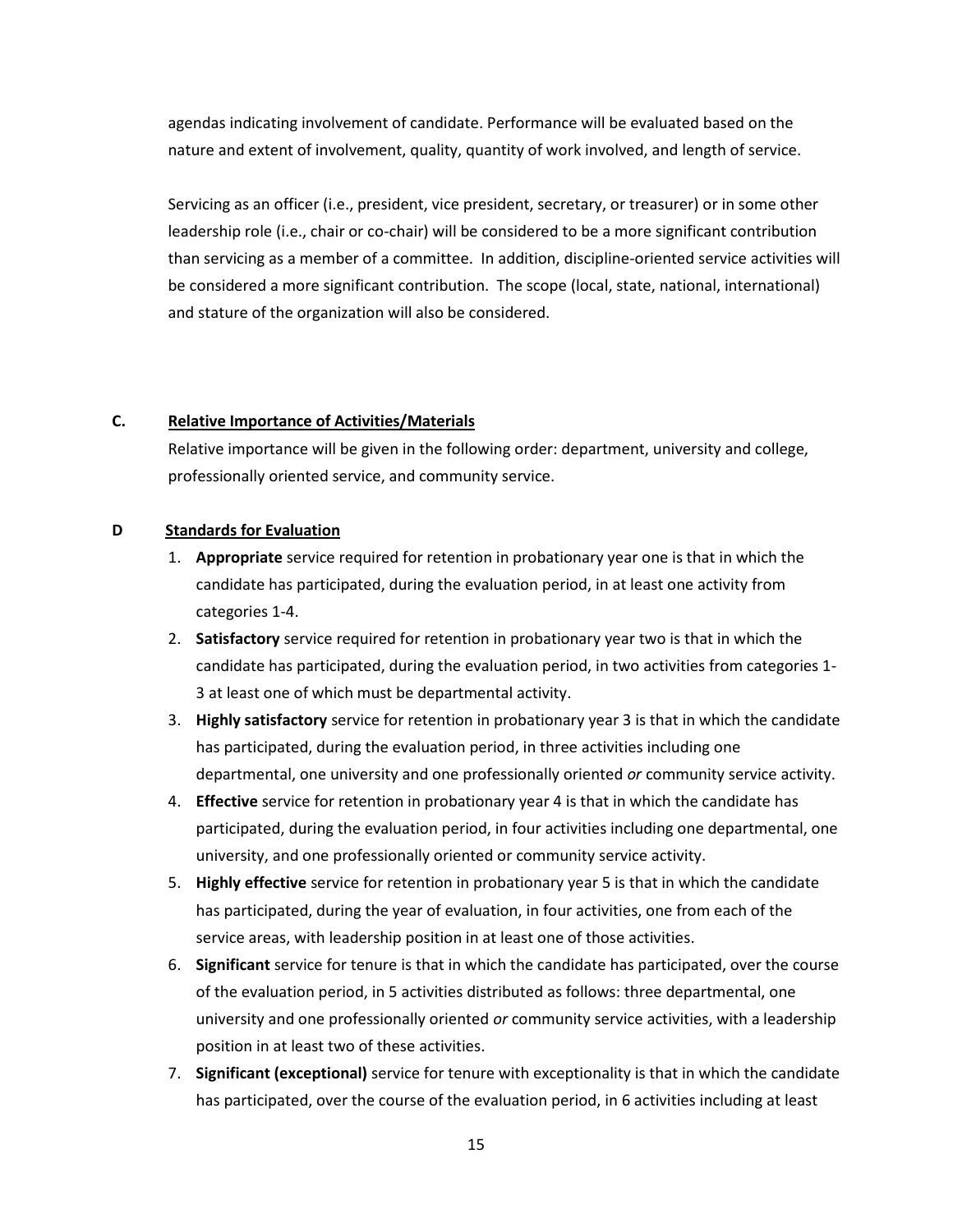three departmental, one university, and one professionally oriented activity with a leadership position in at least two department committees and one other activity.

- 8. **Significant** service for promotion to associate professor or PAI is that in which the candidate has participated, over the course of the evaluation period, in 6 activities including at least three departmental, one university, and one professionally oriented activity with a leadership position in at least two departments and one other activity.
- 9. **Superior** service for promotion to Full Professor and PAI is that in which the candidate has participated in 7 activities, over the course of the evaluation period, including three departmental, two university, two professional and one community oriented activity with leadership position in at least three departments and one additional activity.

#### **E. Annual Evaluation of Tenured Faculty**

- 1. "**Adequate**" service required for annual evaluation of tenured faculty is that in which the faculty member has participated, during the evaluation period, in two activities from categories 1-3, at least one of which must be a department activity.
- 2. "**Exemplary**" service required for annual evaluation of tenured faculty is that in which the faculty member has participated, during the evaluation period, in four activities, one from at least three of the service areas with a leadership position in at least one of those activities.

# **F. Chairperson Evaluation of Professional Duties and Responsibilities**

The following are taken into consideration when evaluating service as substantiated by documentation in the applicant's personnel file:

Poor performance of department, college, or university serviced including work of poor quality, non-adherence to deadlines and timelines, non-attendance at service committee meetings, nonresponsiveness to the requests of committee coordinators, or non-completion of the quality of work required.

# V. **Tenure or Promotion on the Basis of Exceptionality**

Individuals who may not satisfy the year of service requirement may apply for tenure and promotion on the basis of exceptionality. Individuals applying on the basis of exceptionality must meet the relevant criteria for that position even though he or she does not meet the years of service requirement. Therefore, candidates MUST meet and prove exception to the standards set forth for promotion or Tenure.